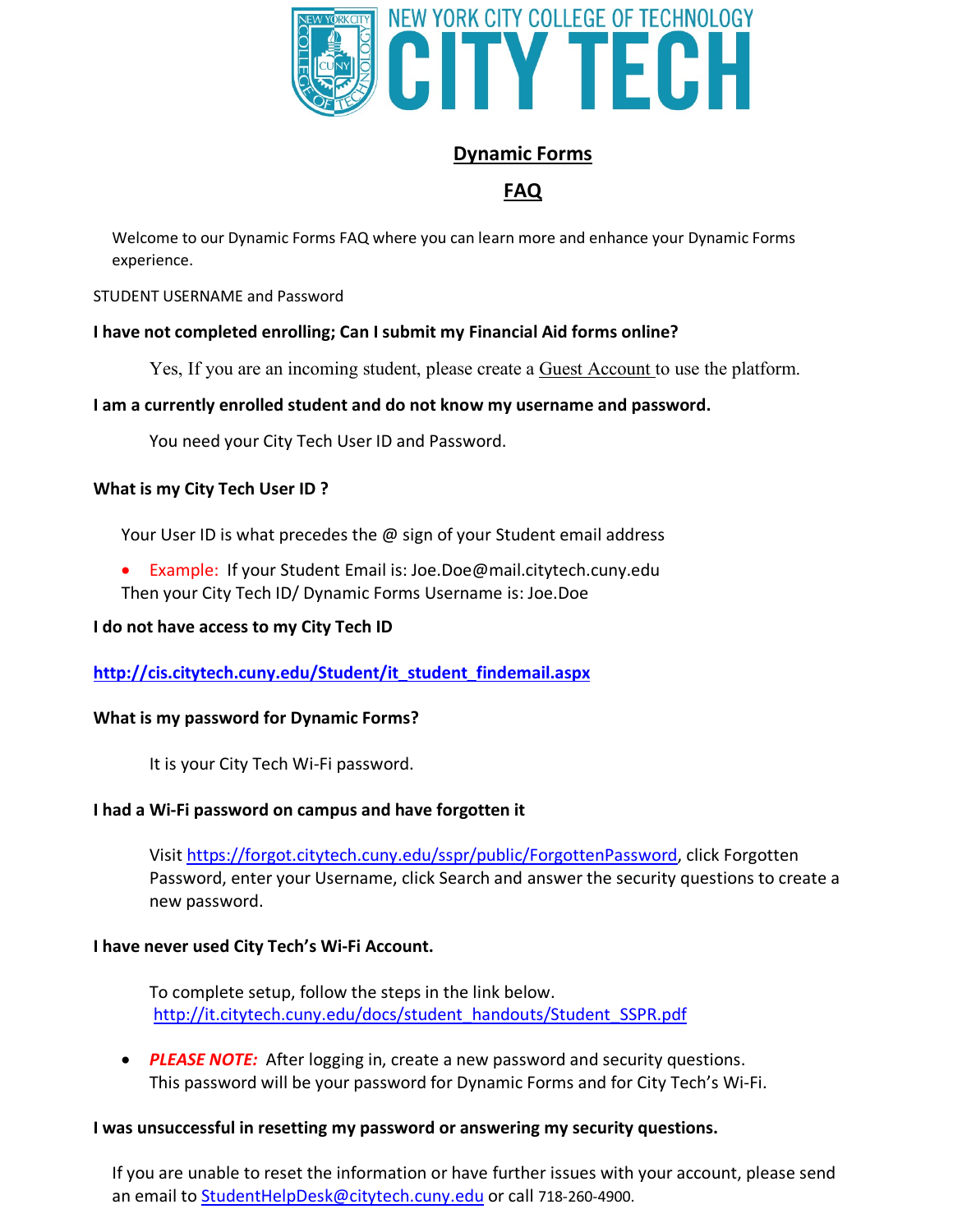#### STUDENT INFORMATION

### **How can I verify when I submitted my Dynamic Form form(s)?**

 After logging into your Dynamic Forms Dashboard - click on the "Forms History" link. A new page will appear listing all the documents you have completed, sorted by date with the most recently completed at the top. You will be able to also view your completed form by clicking on the link provided.

# **I completed the financial aid items on my CUNYfirst To Do List, why is it still listed as "initiated"?**

 Online form submission does not automatically update your CUNYfirst To Do List. After your Dynamic Form is submitted and reviewed by the Financial Aid Office, your CUNYfirst To Do List will be updated and the item removed. Please keep in mind most forms take approximately 14 to 21 Business days to be reviewed. During high volume document submission periods it may be as long as 6 weeks.

# **What happens after I submit my Verification Worksheet form online?**

- If you are a Dependent student your parent must complete their portion of the Verification Worksheet before it will be reviewed by a financial aid representative.
- After you submit your online form (or, if you are Dependent, from when your parents submit their portion of the worksheet) within 21 business days your Verification to do list item in your CUNYfirst student center will be updated to a "Received" status.
- If you (or your parents if Dependent) were required to upload tax return documents or other documents with the verification worksheet to do list items related to those documents will only be updated to received after they have been reviewed by a Financial Aidrepresentative.
- If additional documentation is needed you will receive an email to your City Tech student email. If you are incoming Freshmen or Transfer students, you will be contacted by the email you created your Dynamic Forms account.
- If your Verification worksheet is rejected back to you due to missing information or insufficient documentation (or any other reason) you will receive an email to your City Tech Student Email or if you are incoming Freshmen or Transfer student the email you created your Dynamic Forms account.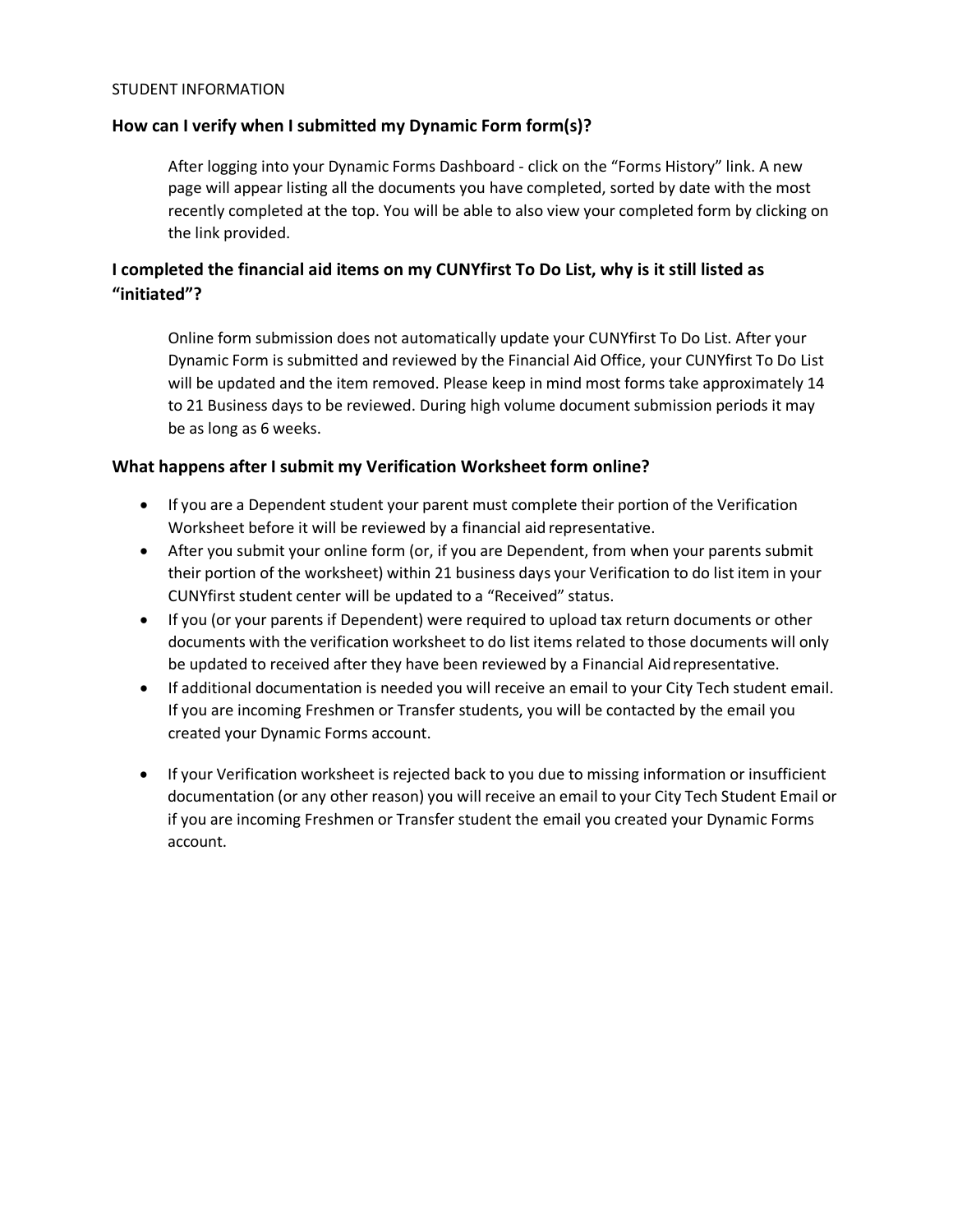• If everything is correct with your form a Financial Aid representative will complete the processing of your Verification within 14 to 21 Business days from the day that the completed form and all required documents were received.

### **I completed a form but it isn't listed in my forms history. Why?**

 If you do not complete a form in its entirety (through the signature stage) it will not be included in forms history, it will be found within the "Pending Forms" section of your Dynamic Forms Dashboard. One way to verify you have completed the form is to look for the automated confirmation message and confirmation email after a form is successfully completed.

### **I have not received any communications regarding my submitted forms. Why?**

 **For currently enrolled students:** In general communications from the Dynamic Forms system will be sent to your City Tech student email address. If you are having trouble accessing your student email, please visit City Tech Technology Services. We recommend monitoring both your preferred email and City Tech student email to ensure that you review all relevant communications from the Office of Financial Aid.

 x **Incoming Freshmen or Transfer students:** Please make sure you have included a valid email for your account activation and that email is saved correctly to your account.

# **How do I make corrections and/or adjustments to a form that has been electronically signed?**

 After a user signs and submits a Dynamic Form it **cannot** be accessed again for the purpose of making corrections and/or adjustments. If the submitted dynamic form is incomplete, it will be **rejected** by the Office of Financial Aid and a rejected form email will be sent. The student or parent must take action on a rejected form, based on the information within the rejected form email. The form will need to be electronically signed again by the user(s).

### **My form was rejected, what do I do now?**

 Submitted Dynamic Forms that are incomplete or missing information (such as tax documentation or signature on tax documents that needed to be uploaded) will be rejected by the Office of Financial Aid and a "form rejected" email will be sent to your City Tech Email account, if you are enrolled and you (the student) must take action on the rejected form. The parent if dependent or spouse if independent and married must do the same.

 The rejected form email outlines the next steps that must be taken by the student (and parent if dependent or spouse if independent and married). The rejected form will need to be electronically signed again by each user (student and/or parent or spouse if applicable). Dynamic Forms and/or supporting documents cannot be submitted by email attachments or faxed.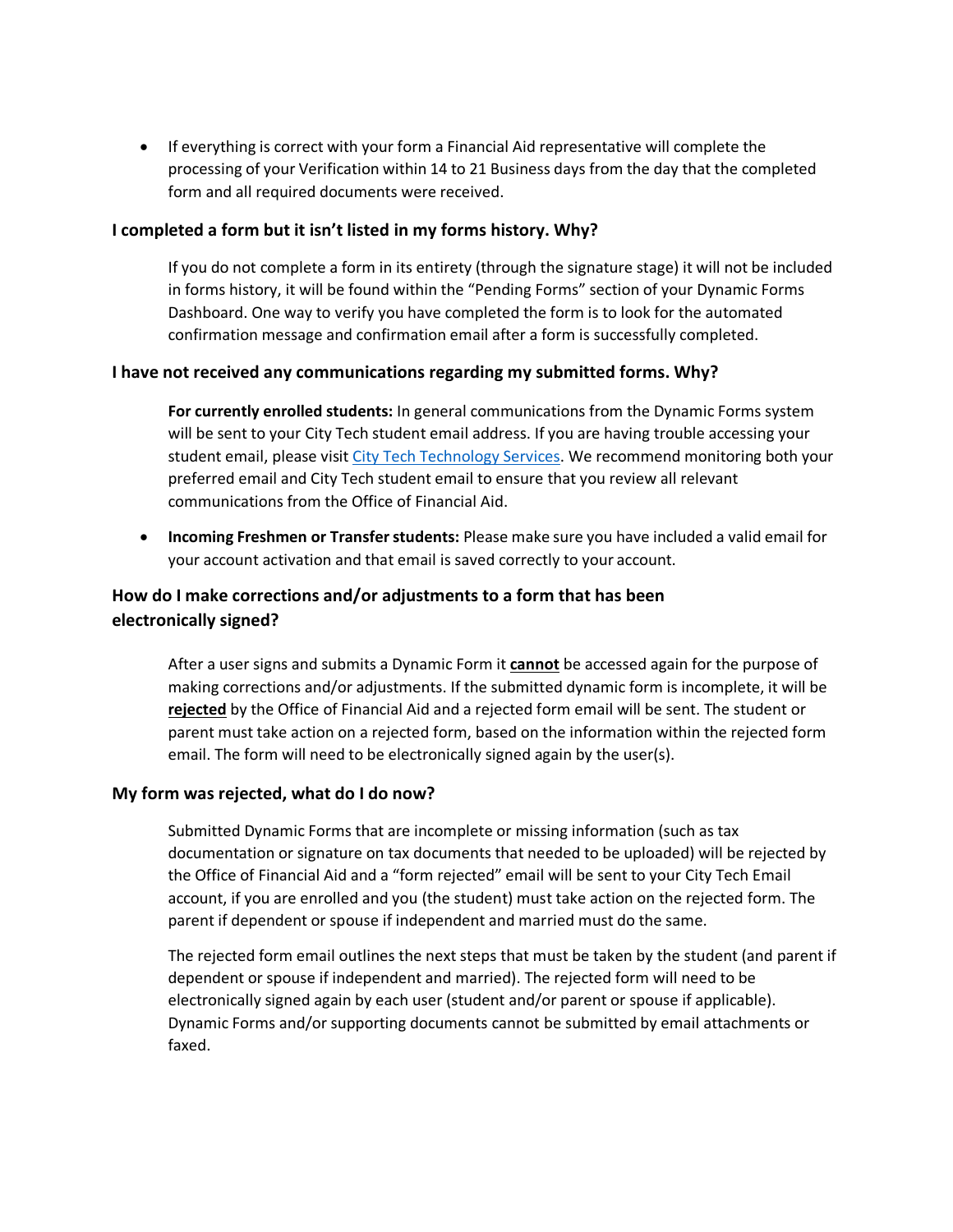#### **After I complete my form, do I logout?**

 out of the system. Yes. If you have completed your required document(s), for your security please be sure to log

### **How do I convert files (.gif, .jpg, .png, .svg) to .PDF format for upload?**

 Uploaded documents for Dynamic Forms will only be accepted in .PDF format. There are multiple ways to convert files to .PDF. (NOTE: we do not recommend doing this on a public computer. If you do use a public computer, for your security, you must make sure to delete any files that you may have created or saved.)

- 1. In Microsoft Word, files can be copied and pasted into a blank document. Click on "File", "Save As", choose your desired destination folder to save the document into, and select "PDF (\*.pdf)" as the file type.
- 2. There are a number of websites and mobile applications available to scan a documents and save it as a PDF file. For iOS users, you can visit the Apple App Store. For Android users, you can visit the Google Play Store.

#### **PARENT INFORMATION (FOR DEPENDENT STUDENTS ONLY**)

# **I am trying to complete a Dependent form – why am I being asked to supply contact information for my parent and where is the form?**

 A dependent form requires information from both the student and the parent(s). The student and parent(s) must complete their respective sections of the form and each sign electronically. time Dynamic Forms is accessed by the parent, they will need to create an account, if they do not already have an account. The parent will be sent a link to complete the parent section of the Dependent form and to sign the form electronically only after the student has completed their portion of the form. The first

# **How does my parent access their portion of a Dependent Verification Worksheet or other required form?**

 After the student completes their portion of the form their parent will be sent a link (based on the email provided by the student on the form) to complete the parent section of the Dependent form (or other required form) and to sign the form electronically. The parent will be able to complete their portion of the form only after the student has completed their portion of account, if they do not already have an account. the form. The first time Dynamic Forms is accessed by the parent, they will need to create an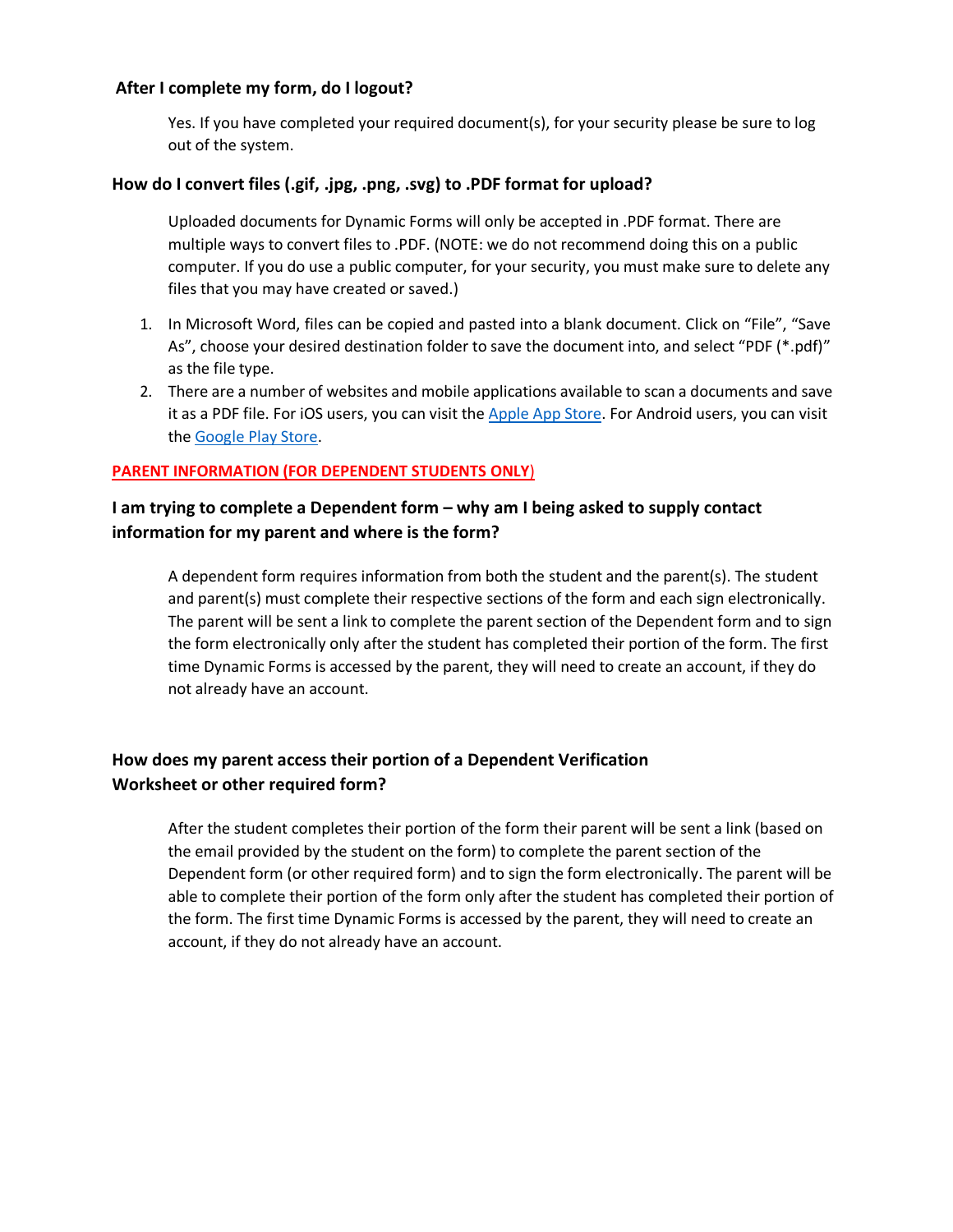| <b>Dynamic</b><br>Forms<br><b>Powered by Next Gent</b> |                                                                  |
|--------------------------------------------------------|------------------------------------------------------------------|
|                                                        | Log In                                                           |
|                                                        | <b>User Name</b>                                                 |
|                                                        | Password                                                         |
|                                                        | Log In                                                           |
|                                                        | Forgot Your Password?<br>Forgot User Name?<br>Create New Account |

### **Why do I have to provide my parent(s) contact information?**

 Parental information is required for dependent students to complete the Verification process. Your parent will receive an e-mail with directions which will allow them to complete and electronically sign their part of the dependent form. The first time Dynamic Forms is accessed by the parent, they will need to create an account, if they do not already have an account.

# **I misspelled my parent's name and/or email address in the Dependent form, how can I fix it?**

 The **parent's name** and the **parent's email address** are the **only items** that can be adjusted within a submitted form, before processing. After logging into your **Dynamic Forms**  Dashboard using your City Tech username and password, select **Pending/ Draft Forms** then click on **Manage Co-signers**. Here you will be able to edit the parent's name and/or email address.

### **My parent's name is incorrect on the electronic signature, can it be changed?**

 their username and password. The parent can change the name on the account by using the "Update Profile" function located in the upper right section of the page. Be sure the changes are saved once complete. After the name change is complete, the parent will be able to sign the form with the appropriate name. Your parent must login directly to Dynamic Forms at: [dynamicforms.ngwebsolutions.com](https://dynamicforms.ngwebsolutions.com) using

| <b>Dynamic</b><br>Forms<br>C                |                    |  |  |                               |
|---------------------------------------------|--------------------|--|--|-------------------------------|
| 备                                           |                    |  |  | $\Delta$<br>My Forms +        |
| <b>Change Account Settings</b><br>User name |                    |  |  | & Update Profile<br>⊕ Log Out |
| Name                                        | <b>Test Parent</b> |  |  |                               |
| Email                                       |                    |  |  |                               |
| Password                                    |                    |  |  |                               |
| Cell Phone                                  |                    |  |  |                               |
| <b>Secret Question</b>                      |                    |  |  |                               |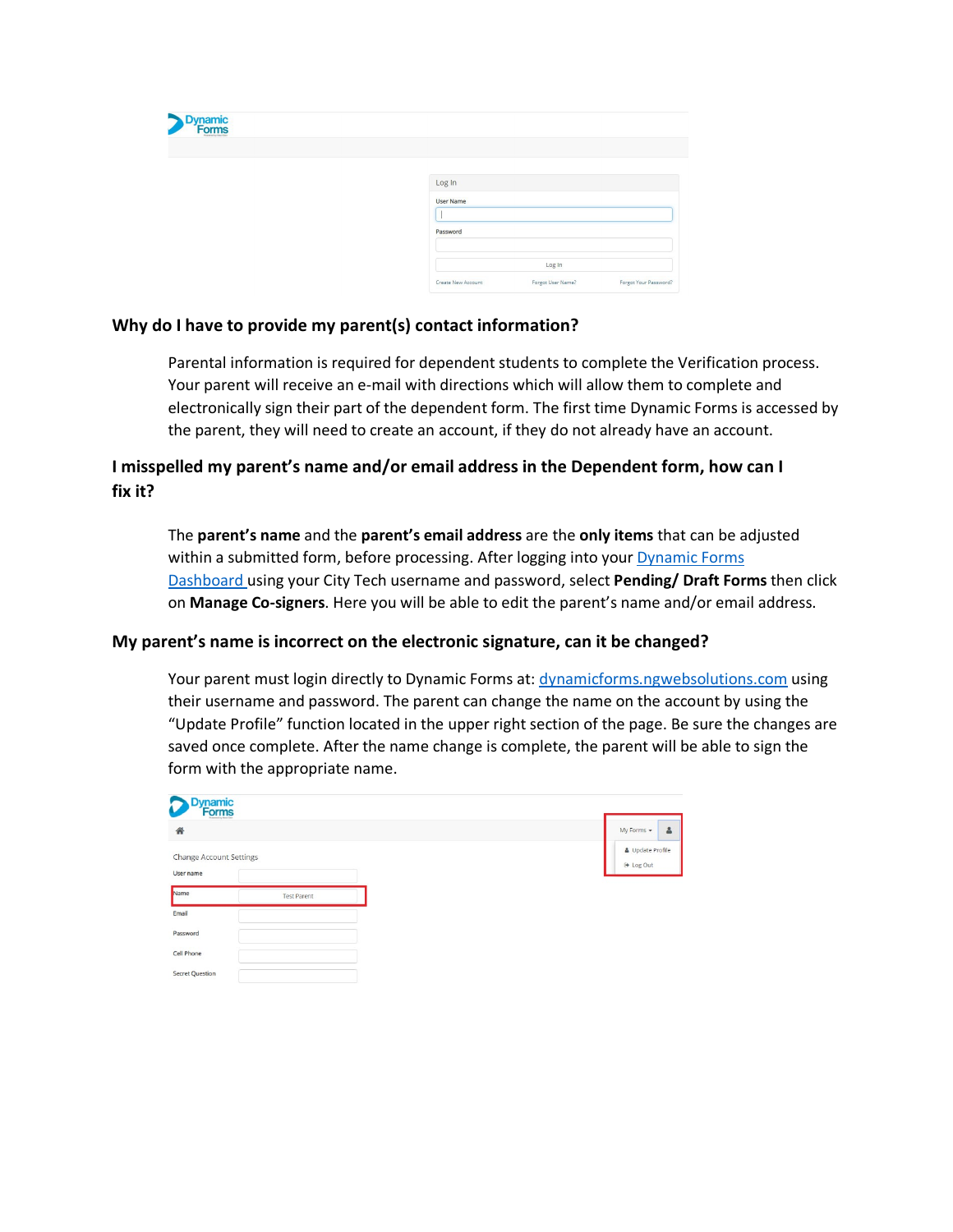# **How do I know if/when my parent has completed their portion of the form?**

 In general, you should receive an email confirming that the parent completed their portion of the form. A student can also check the status of a form by logging into their *Dynamic Forms* Dashboard using their login credentials, click on the "Pending Forms" link. The first box listed represents forms the student has outstanding to complete. The second box represents documents needing to be completed by a parent.

# **My parent clicked on the link to login to their account but my dashboard appeared, why?**

 student must first logout of their account before the parent can login to theirs. We recommend logging out as soon as the student portion is completed and closing the browser. The parent can If the student and parent are using the same computer to complete the Dynamic Form the then reopen the browser and go to the correct link and access their dashboard to complete the forms.

### SPOUSE INFORMATION (FOR MARRIED INDEPENDENT STUDENTS ONLY)

# **How does my spouse access their portion of a Spouse Confirmation of non-tax-filing Dynamic Form or other required forms?**

 A Spouse Confirmation of non-tax-filing form requires information from both the student and each sign electronically. The spouse will be sent a link to complete the spousal section of the form and to sign the form electronically only after the student has completed their portion of account, if they do not already have an account. the spouse. The student and spouse must complete their respective sections of the form and the form. The first time Dynamic Forms is accessed by the spouse, they will need to create an

#### **Why do I have to provide my spouse's contact information?**

 Federal guidelines require spousal information for certification of spousal confirmation of non- tax-filing if an IRS Verification on filing letter is not available. The spouse will receive an e-mail with directions which will allow them to complete and electronically sign their part of the form. they do not already have an account. The first time Dynamic Forms is accessed by the spouse, they will need to create an account, if

| <b>Dynamic</b><br>Forms |                    |                   |                       |
|-------------------------|--------------------|-------------------|-----------------------|
|                         |                    |                   |                       |
|                         | Log In             |                   |                       |
|                         | <b>User Name</b>   |                   |                       |
|                         |                    |                   |                       |
|                         | Password           |                   |                       |
|                         |                    | Log In            |                       |
|                         | Create New Account | Forgot User Name? | Forgot Your Password? |